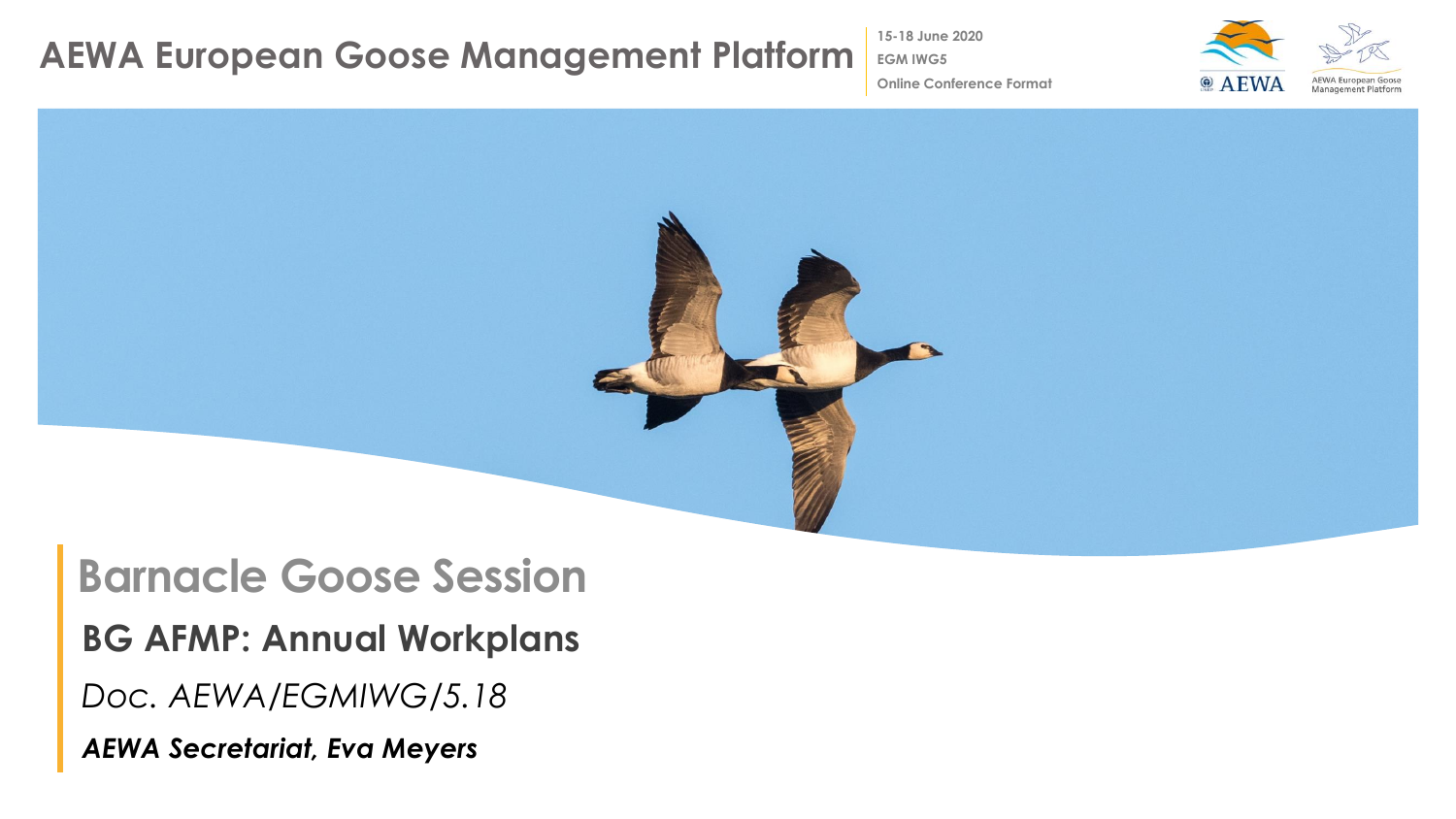AFMP for the Russia/Germany & Netherlands population of the Barnacle Goose Doc. AEWA/EGMIWG/5.18

## **Annual workplans**

- One workplan for both Managemetn Units due to overlapping actions
- Workplans to be developed by 30 September 2020
- workplans of the population-specific TF, the Agriculture TF and the EGMP Data Centre will be adopted by the EGM IWG in writing and revised at the next meeting of the EGM IWG in June 2021 (EGM IWG6).



**15-18 June 2020 EGM IWG5 Online Conference Format**

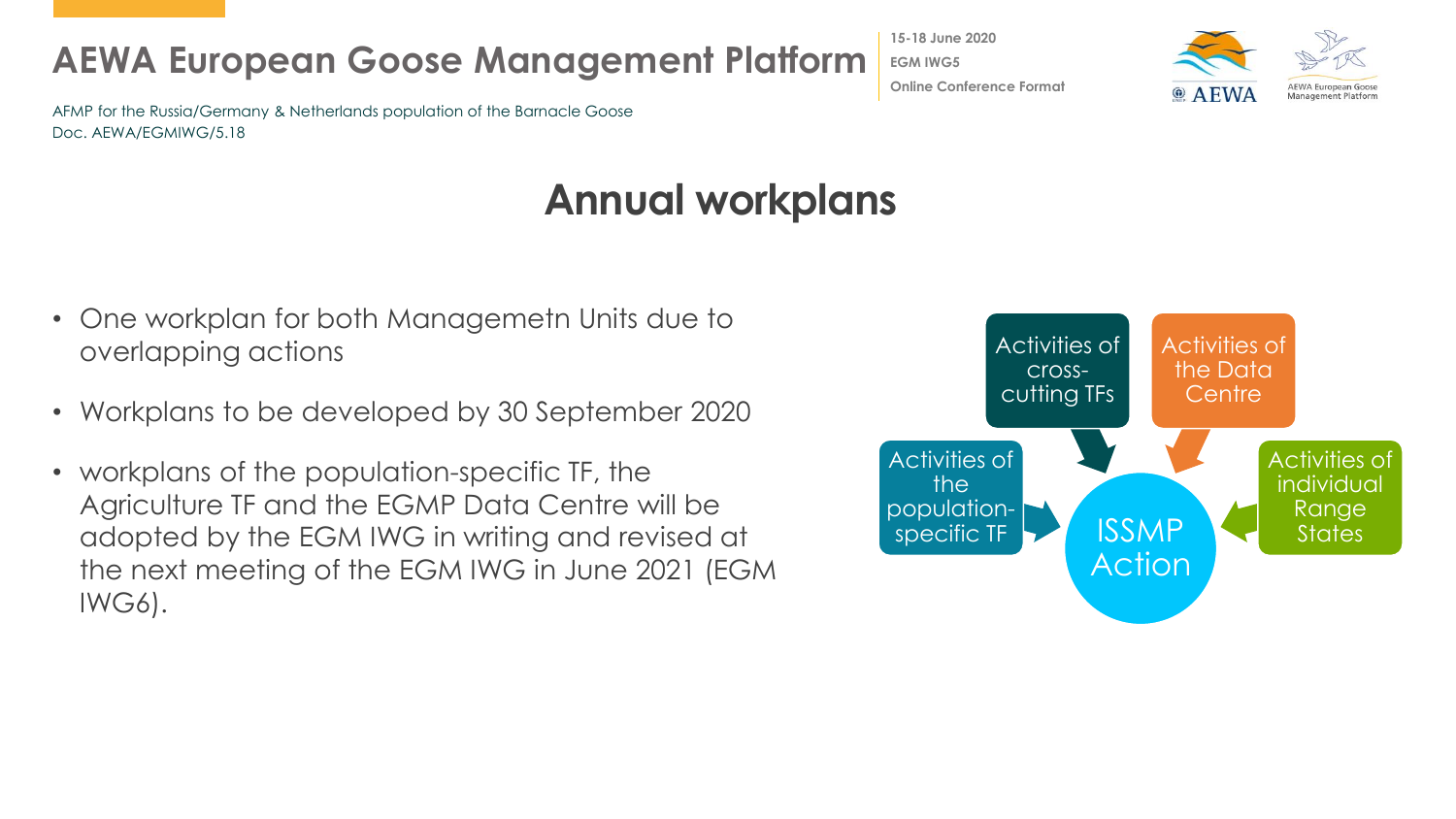**15-18 June 2020 EGM IWG5**



**Online Conference Format**

AFMP for the Russia/Germany & Netherlands population of the Barnacle Goose Doc. AEWA/EGMIWG/5.18

## **Annual workplans**

|            |                                                                                                                                                                                                                                                                                                                                                                                                      |                            |                     | Activities carried out by                                                               |                                                       |             |                  |
|------------|------------------------------------------------------------------------------------------------------------------------------------------------------------------------------------------------------------------------------------------------------------------------------------------------------------------------------------------------------------------------------------------------------|----------------------------|---------------------|-----------------------------------------------------------------------------------------|-------------------------------------------------------|-------------|------------------|
| ing action | $Cross-cut = Actions from the ISSMP$                                                                                                                                                                                                                                                                                                                                                                 | $=$ Priority $=$ Timescale | ÷                   | <b>Population/MU specific Task <math>\equiv</math> Ad hoc cross cutting TF</b><br>Force | $\equiv$ Data Centre & Modelling<br><b>Consortium</b> | $=$ Belgium | $\equiv$ Denmark |
|            | 1.1 Provide adequate protection and management to key sites of international<br>importance under Article 4(1) of the Birds Directive in the EU and other relevant<br>instruments in other Range States throughout the range of the populations and<br>maintain them in good ecological status                                                                                                        | <b>Essential</b>           | Short / Rolling     |                                                                                         |                                                       |             |                  |
|            | 1.2 Promote goose-based eco-tourism at selected key sites                                                                                                                                                                                                                                                                                                                                            | Medium                     | <b>Medium</b>       |                                                                                         |                                                       |             |                  |
|            | 2.1 Take key sites for geese into account in land use planning and growing of<br>sensitive crops[1]                                                                                                                                                                                                                                                                                                  | <b>High</b>                | Immediate / Rolling |                                                                                         |                                                       |             |                  |
|            | 2.2. Provide accommodation areas to reduce risks and conflicts at sensitive<br>areas through e.g. subsidies[2]                                                                                                                                                                                                                                                                                       | Medium                     | Medium/Rolling      |                                                                                         |                                                       |             |                  |
|            | 2.3 Apply scaring and/or land management techniques to reduce the<br>attractiveness of sensitive areas to geese, monitoring the implications of such<br>local displacement for conflicts at wider scale[3]                                                                                                                                                                                           | <b>High</b>                | Short / Rolling     |                                                                                         |                                                       |             |                  |
|            | 3.1. Reduce risk posed by goose migration to air safety through operational<br>measures such as radar surveillance[4]                                                                                                                                                                                                                                                                                | High                       | Short / Rolling     |                                                                                         |                                                       |             |                  |
|            | 3.2 Establish an internationally coordinated programme to assess agricultural<br>damage including monitoring and assessment protocols                                                                                                                                                                                                                                                                | <b>High</b>                | Short               |                                                                                         |                                                       |             |                  |
|            | 3.3 Liaise with farmers affected by goose damages to reduce agricultural<br>conflicts                                                                                                                                                                                                                                                                                                                | <b>High</b>                | Short / Rolling     |                                                                                         |                                                       |             |                  |
|            | 4.1 If necessary and if there is no other satisfactory solution, apply lethal<br>population control under derogations according to the provisions of the Birds<br>Directive, the Bern Convention and AEWA, for preventing serious damage to<br>crops                                                                                                                                                 | <b>Essential</b>           | Short               |                                                                                         |                                                       |             |                  |
|            | 4.2 Assess periodically, and report to the AEWA EGM IWG, the cumulative<br>impact of derogations (as well as hunting in Range States in which derogation<br>is not required) on the development of the population, the likelihood of serious<br>damage to agriculture and risk to air safety and to other flora and fauna<br>(including the Arctic ecosystems), and the non-lethal measures taken to | <b>Essential</b>           | Short               |                                                                                         |                                                       |             |                  |